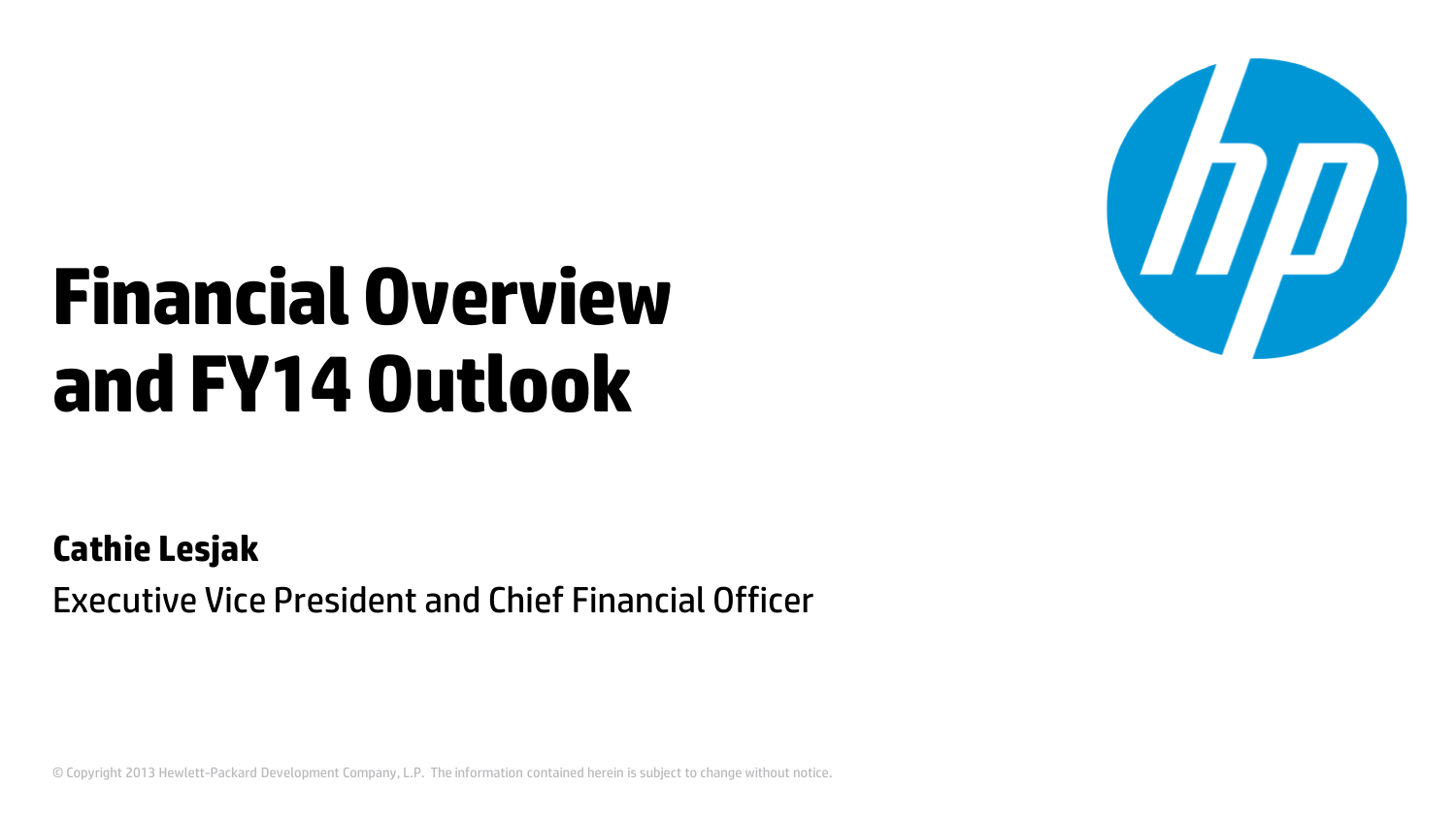# **Recent financial performance**

- Met or exceeded our quarterly non-GAAP EPS guidance since our turnaround began
- Exceeded free cash flow expectations and approaching balance sheet rebuild goals



1. All non-GAAP financial measures have been adjusted to exclude certain items. A reconciliation of these non-GAAP financial measures to the related GAAP financial measures and an explanation of HP's use of non-GAAP financial measures is included in the supplemental slides available at www.hp.com/investor/SAM2013

- 2. Free cash flow = operating cash flow net capital expenditures
- 3. Quarterly outlook reflects the midpoint of the outlook provided for that quarter
- 2 © Copyright 2013 Hewlett-Packard Development Company, L.P. The information contained herein is subject to change without notice.

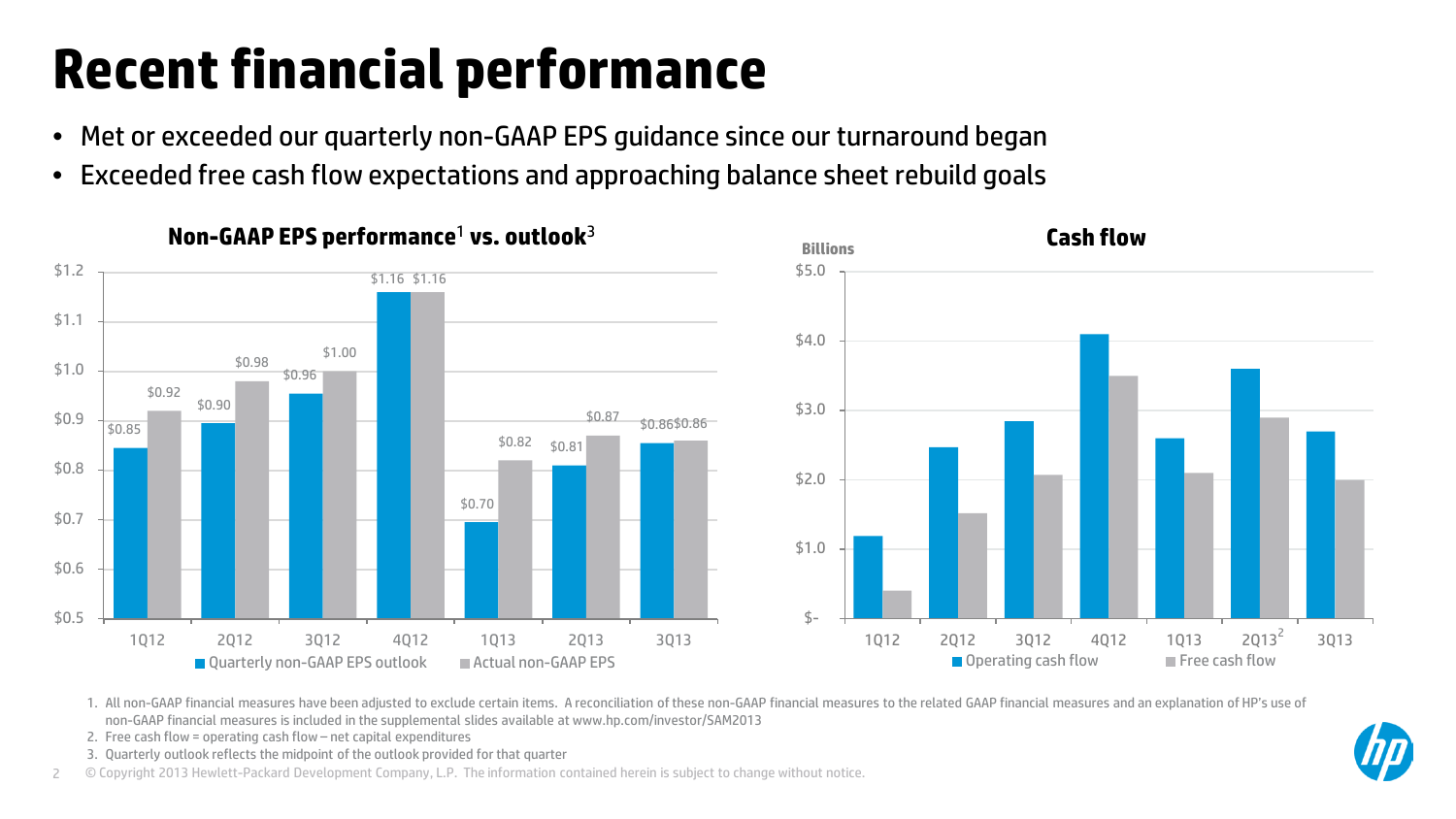### **FY13 YTD segment and cash flow performance**<sup>4</sup>



1. All non-GAAP financial measures have been adjusted to exclude certain items. A reconciliation of these non-GAAP financial measures to the related GAAP financial measures and an explanation of HP's use of non-GAAP financial measures is included in the supplemental slides available at www.hp.com/investor/SAM2013

- 2. Revenue mix calculated based on total segment revenue, which does not include intercompany eliminations
- 3. Operating profit mix calculated based on total segment operating profit, which does not include intercompany eliminations
- 4. YTD refers to year-to-date through Q3 FY13

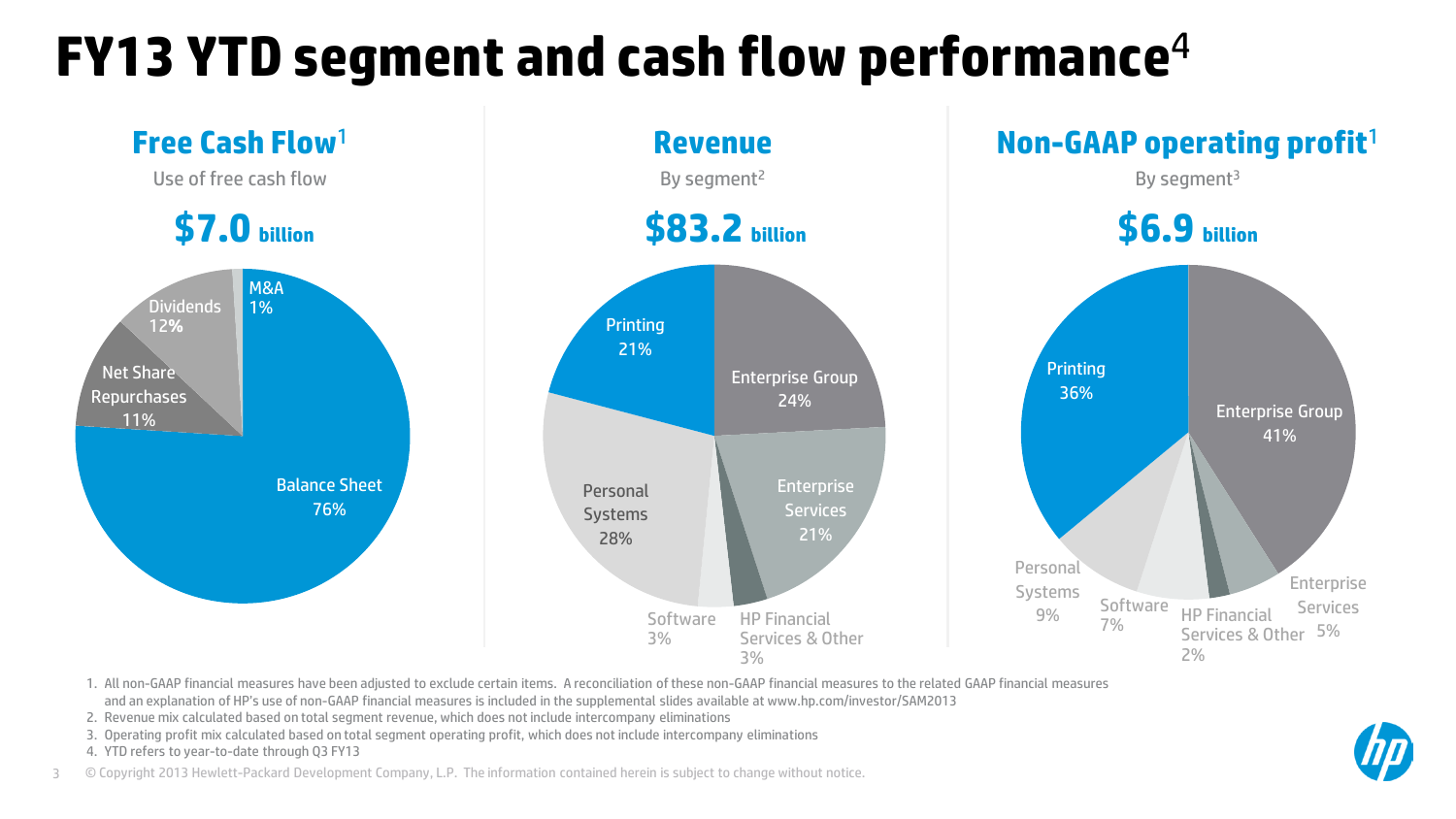### **Dashboard: Performance summary**

#### Dashboards to monitor performance vs. expectations

|                 | <b>Example Metrics</b>                                                     | <b>Personal</b><br><b>Systems</b> | <b>Printing</b> | <b>Enterprise</b><br><b>Group</b> | <b>Enterprise</b><br><b>Services</b> | <b>Software</b> |
|-----------------|----------------------------------------------------------------------------|-----------------------------------|-----------------|-----------------------------------|--------------------------------------|-----------------|
| <b>Win</b>      | • Market share<br>• Pipeline<br>• Win rate                                 |                                   |                 |                                   |                                      |                 |
| <b>Execute</b>  | • Financial performance<br>• Inventory<br>• Supply chain<br>• Productivity |                                   |                 |                                   |                                      |                 |
| <b>Delight</b>  | • Customer satisfaction<br>• Partner satisfaction<br>• Quality             |                                   |                 |                                   |                                      |                 |
| <b>Innovate</b> | • Milestone tracking<br>• New product revenues                             |                                   |                 |                                   |                                      |                 |
| <b>Develop</b>  | • Employee engagement<br>• Top talent attrition                            |                                   |                 |                                   |                                      |                 |



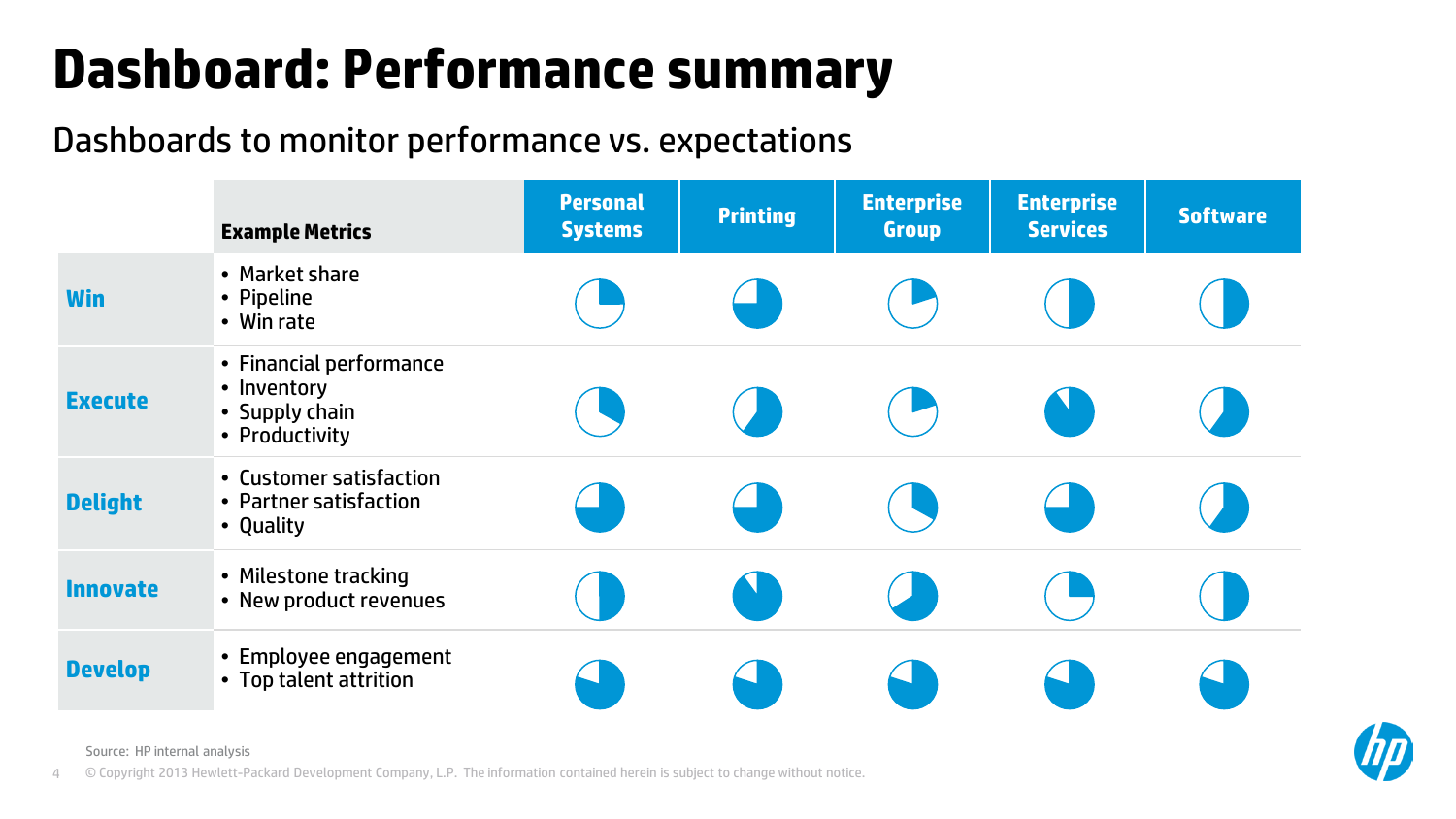### **Restructuring update**



### **FY12 restructuring plan continues**

• As of Q3'13, an estimated 22,700 employees have left the company in connection with the program



### **Total FY12 plan expected to be at higher end of expected range**

- Positions eliminated under FY12 restructuring plan was communicated at 29,000 +/- 15%
- Given continued market and business pressures, we anticipate executing to the high end of the range
- Charges, savings and cash flow associated with the FY12 plan will increase



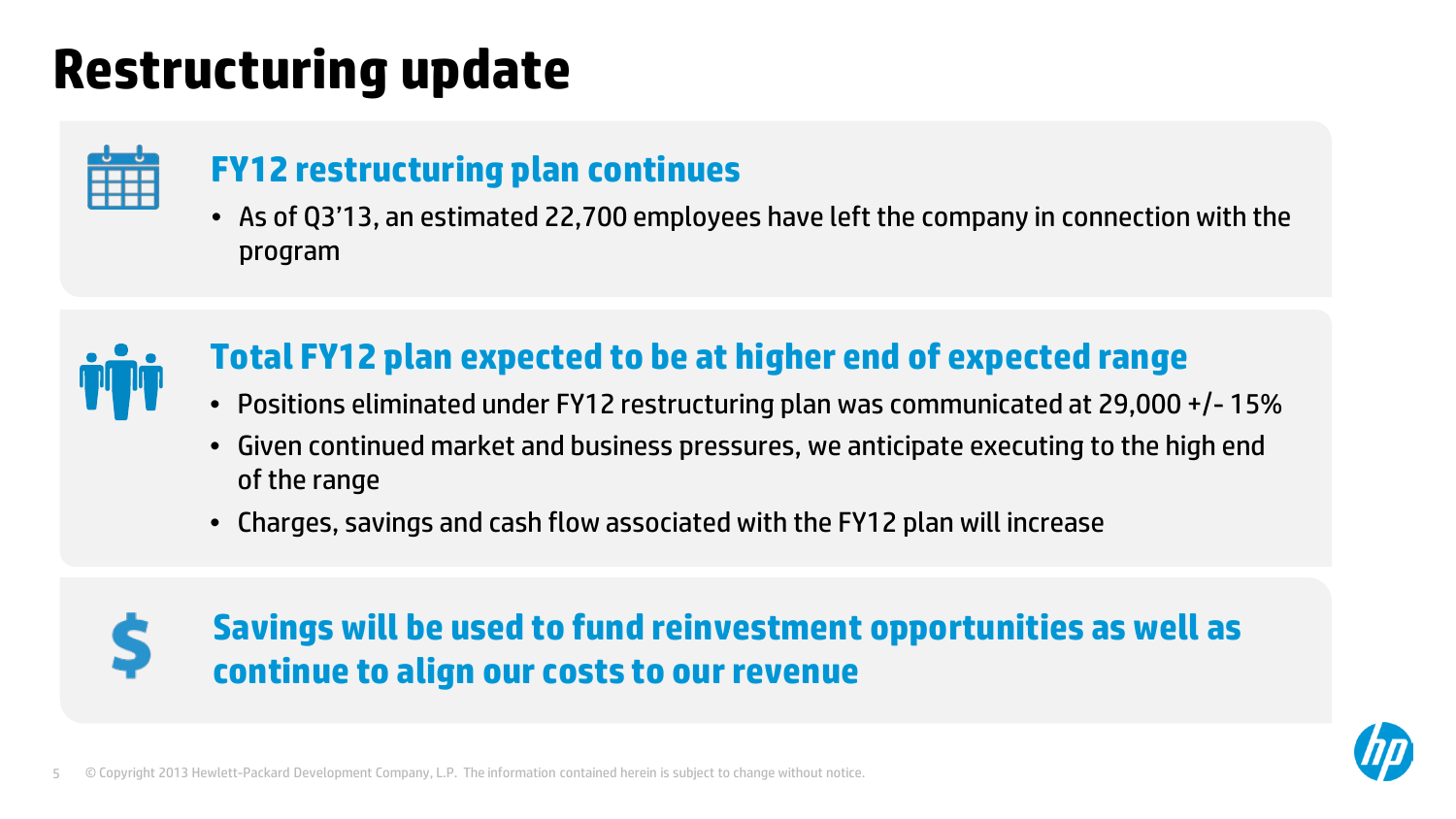## **Capital strategy**

Source and deploy the appropriate mix of capital to the most productive uses

#### **Determine business plans and return targets**

**Fund capital uses necessary to achieve business objectives**

#### • Develop growth and earnings targets to maximize shareholder value over the long-term

- Establish desired credit rating and liquidity needs to guide the capital structure targets
- Maintenance operating expenses and capital expenditures
- Regular dividend
- Required pension funding
- Balance sheet adjustments to achieve credit rating target
- **Allocate excess cash to highest economic profit opportunities**
- Organic growth investments
- Capital distributions
	- Share repurchases
	- Incremental dividends
- Mergers and acquisitions
- Incremental pension funding

### **Maximize economic return and shareholder value by generating the highest risk-adjusted return on investment**

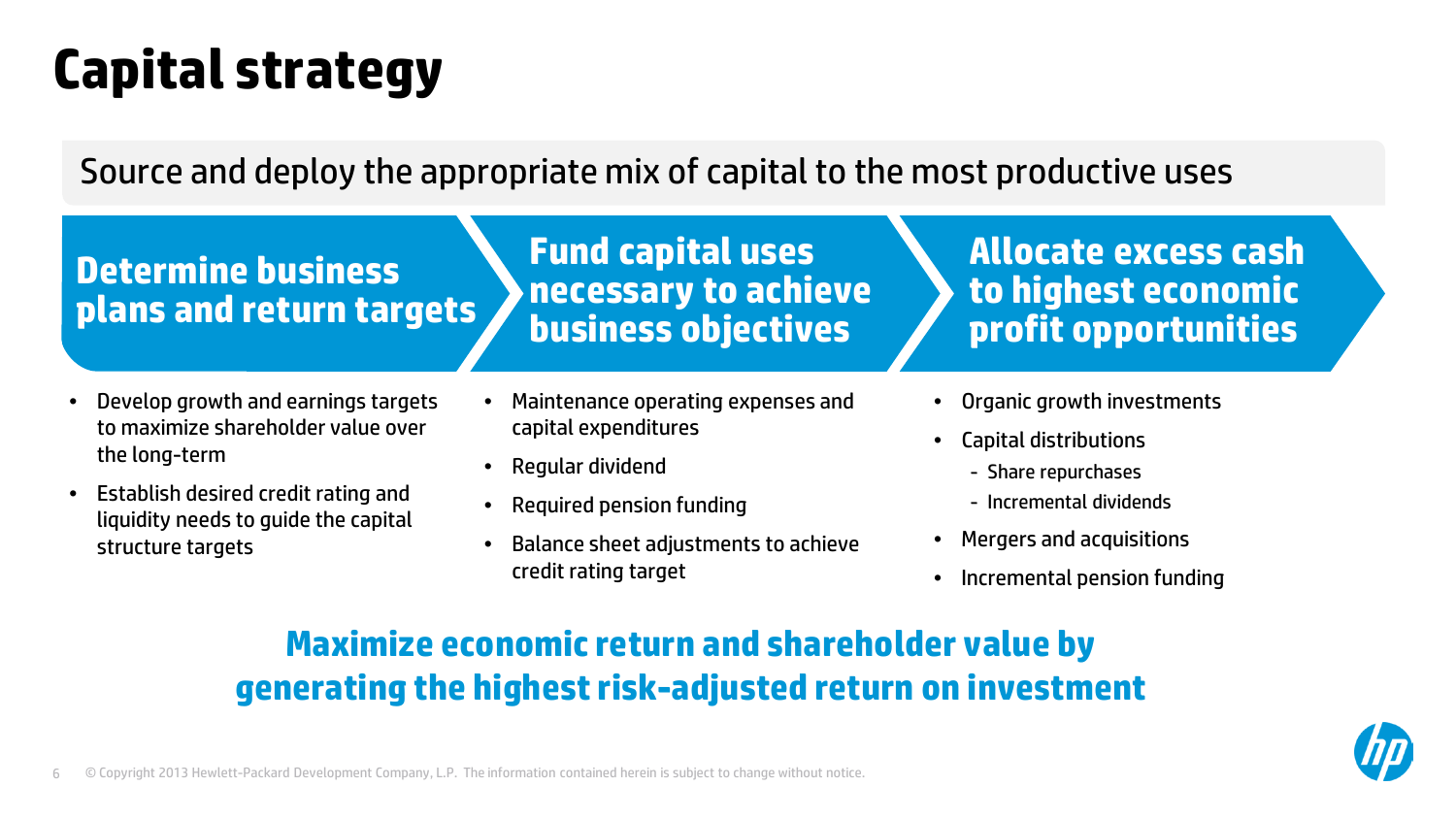### **FY14 Capital allocation priorities**

**Returns-based strategy targeting mid-single A credit rating over long-term**

**1 2 3**

Investment in key growth areas

Bias towards share repurchases

Remain committed to paying dividends

**Expect at least 50% of free cash flow in FY14 to be returned to shareholders through dividends and share repurchases**

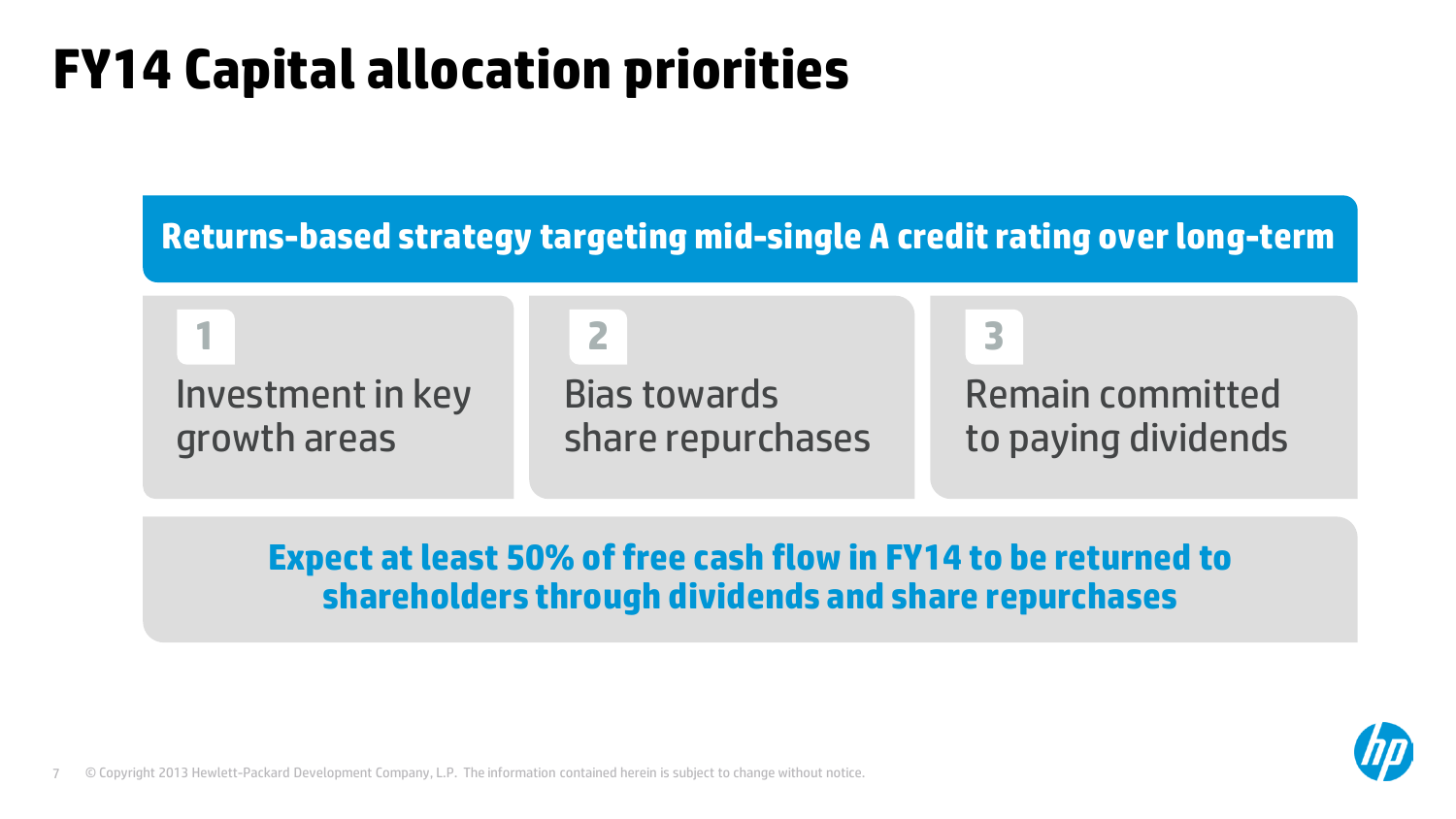## **FY14 Outlook and assumptions**

| <b>Key assumptions</b>       | <b>FY14</b>                                                        |
|------------------------------|--------------------------------------------------------------------|
| Revenue                      | Year-over-year decline moderates from FY13, with pockets of growth |
| <b>Currency impact</b>       | Approx. 1% headwind to revenue                                     |
| Operating income \$          | Flat to up Y/Y                                                     |
| <b>Eliminations</b>          | Approx. \$0.03 per share unfavorable impact                        |
| <b>Restructuring charge</b>  | \$0.8B (excluded from non-GAAP results)                            |
| <b>Restructuring benefit</b> | Approx. \$3.2B (+\$1.1B incremental Y/Y)                           |
| <b>Outlook</b>               | <b>FY14</b>                                                        |

| UULLUUK                   | .               |
|---------------------------|-----------------|
| Non-GAAP EPS <sup>1</sup> | $$3.55 - $3.75$ |
| <b>GAAPEPS</b>            | $$2.85 - $3.05$ |

| <b>Non-operational assumptions</b> |                  | <b>Enterprise Services assumptions</b> |                |  |
|------------------------------------|------------------|----------------------------------------|----------------|--|
| <b>OI&amp;E</b>                    | Approx. \$0.8B   | Revenue growth                         | -4% to -6% Y/Y |  |
| Tax rate                           | Approx. 22%      |                                        | 3.5% to 4.5%   |  |
| Share count                        | Moderate decline | Operating margin                       |                |  |

1. FY14 non-GAAP diluted EPS estimates exclude after-tax costs of approximately \$0.70 per share related primarily to amortization of purchased intangible assets and restructuring charges

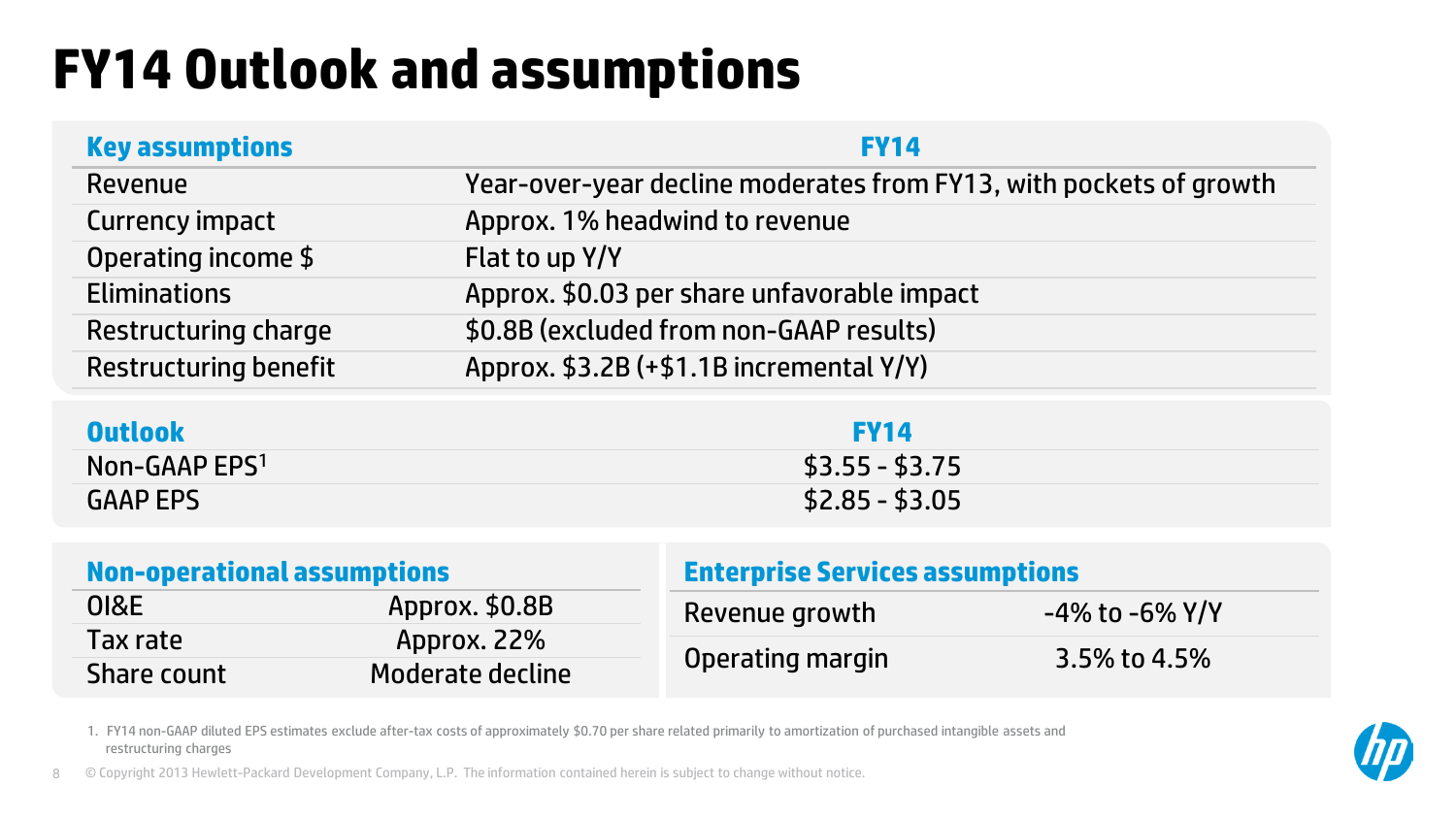### **FY14 Outlook – EPS bridge**

### **Non-GAAP earnings per share**



1. All non-GAAP financial measures have been adjusted to exclude certain items. A reconciliation of these non-GAAP financial measures to the related GAAP financial measures and an explanation of HP's use of non-GAAP financial measures is included in the supplemental slides available at www.hp.com/investor/SAM2013

- 2. Represents FY13 non-GAAP EPS outlook provided on August 21, 2013 which has not been updated since that date
- 3. Other includes HP Financial Services, corporate investments, eliminations, other income and expense, and impact from share repurchases

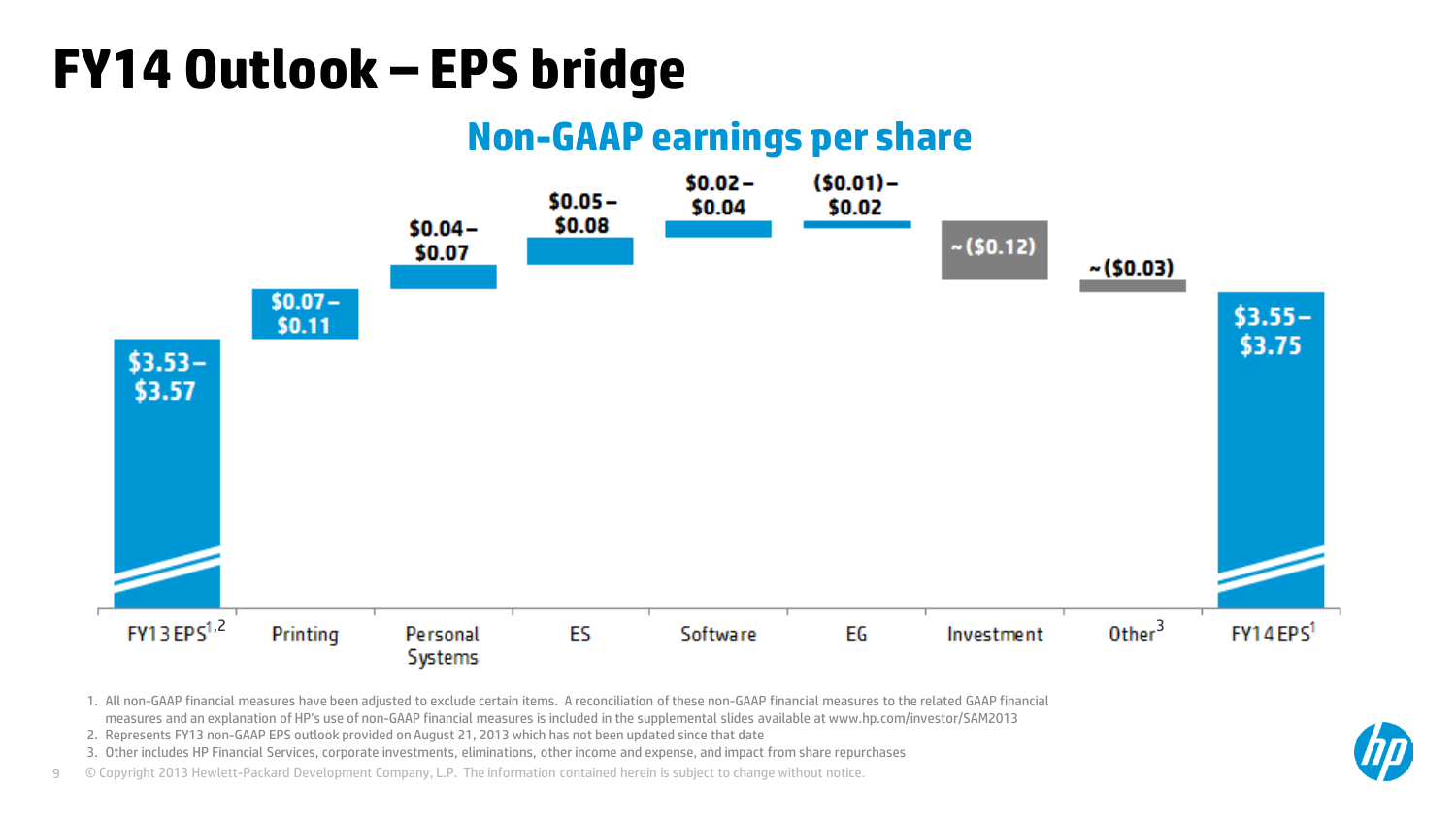### **FY14 Cash flow model**

| <b>Cash flow</b>                          | <b>FY14</b>        |
|-------------------------------------------|--------------------|
| Operating cash flow                       | \$9B to \$9.5B     |
| Net capital expenditures                  | Approx. \$3B       |
| Free cash flow <sup>1</sup>               | \$6B to \$6.5B     |
| <b>Select operating cash flow details</b> |                    |
| Cash conversion cycle                     | Approx. 20-22 days |
| Restructuring cash impact                 | Approx. \$1.4B     |

1. All non-GAAP financial measures have been adjusted to exclude certain items. A reconciliation of these non-GAAP financial measures to the related GAAP financial measures and an explanation of HP's use of non-GAAP financial measures is included in the supplemental slides available at www.hp.com/investor/SAM2013

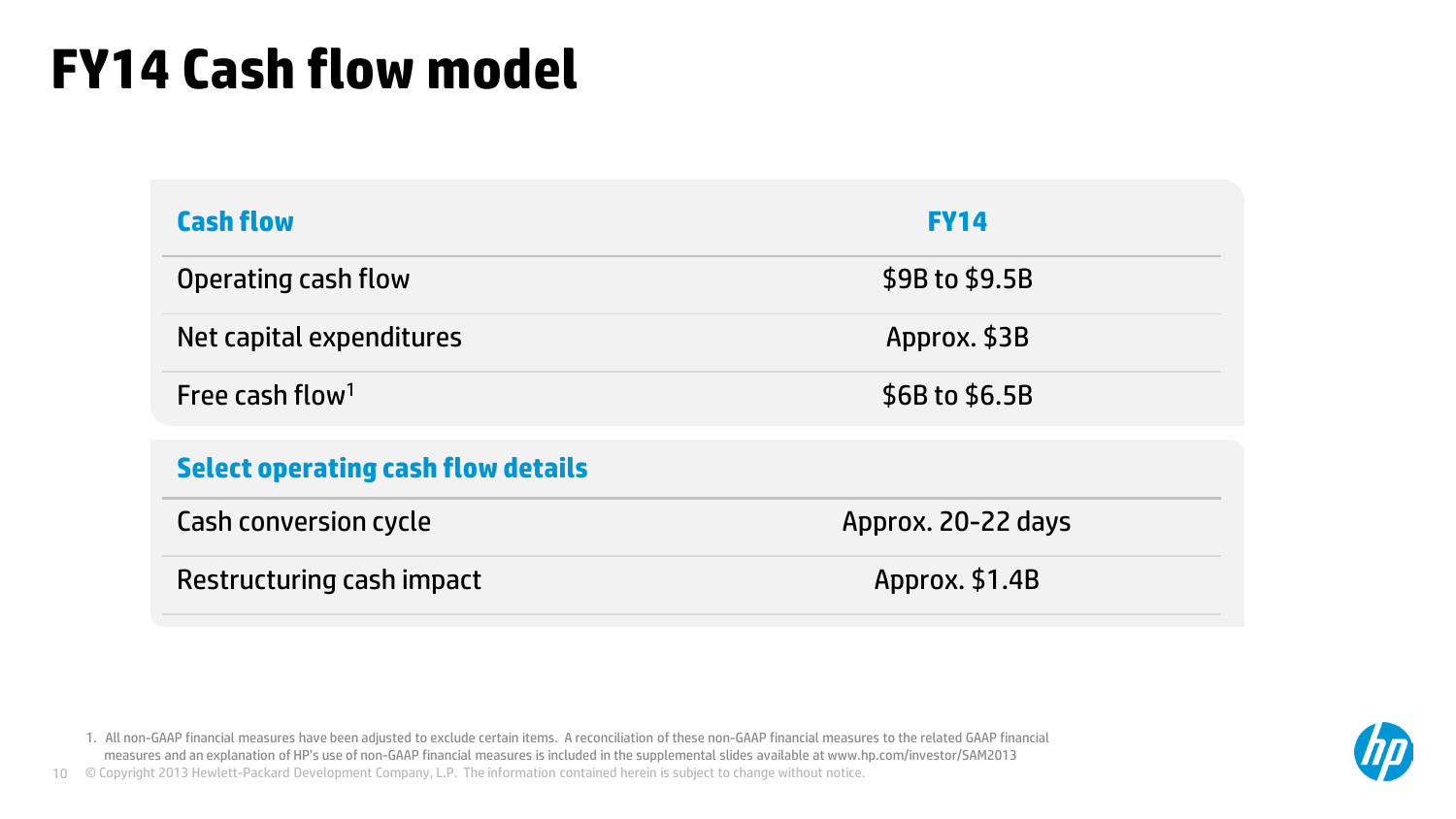### **Free cash flow versus non-GAAP earnings**

- Strong 1-to-1 historical correlation exists between free cash flow and non-GAAP earnings
- In any particular year, the ratio can deviate from this historical correlation, due to various factors
- FY14 free cash flow is expected to decline, although the FY14 free cash flow/non-GAAP earnings is expected to be consistent with the three-year average historical trend



2. FY13 ratios based on outlook provided on August 21, 2013; FY14 ratios based on outlook provided as part of this presentation



<sup>1.</sup> All non-GAAP financial measures have been adjusted to exclude certain items. A reconciliation of these non-GAAP financial measures to the related GAAP financial measures and an explanation of HP's use of non-GAAP financial measures is included in the supplemental slides available at www.hp.com/investor/SAM2013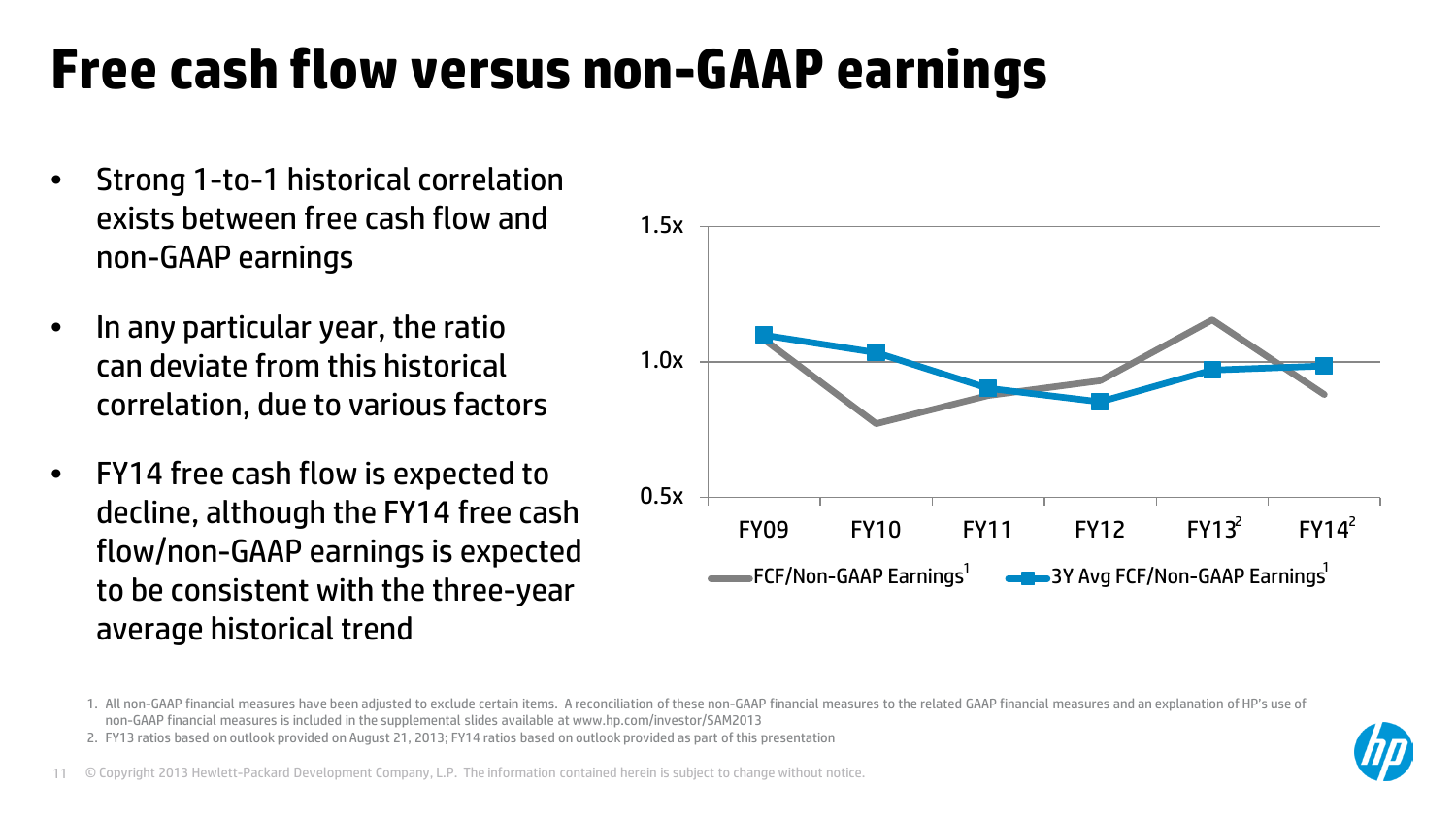# **Looking to the future**

| I |  |
|---|--|
|   |  |

Technology leader delivering unrivaled integrated solutions



Strong focus on innovation across segments



EPS growing faster than revenue



Returns-based capital allocation strategy



Financial strength foundational to the broader business strategy

### **Company characteristics Long-term financial model**

**Revenue growth Global GDP-like growth**

**Operating margin rate 10% - 11%**

**Cash flow Long-term trajectory tracks earnings**

**Capital distribution Share repurchases:** Returns-based **Dividends:** Distributions to share profits with investors

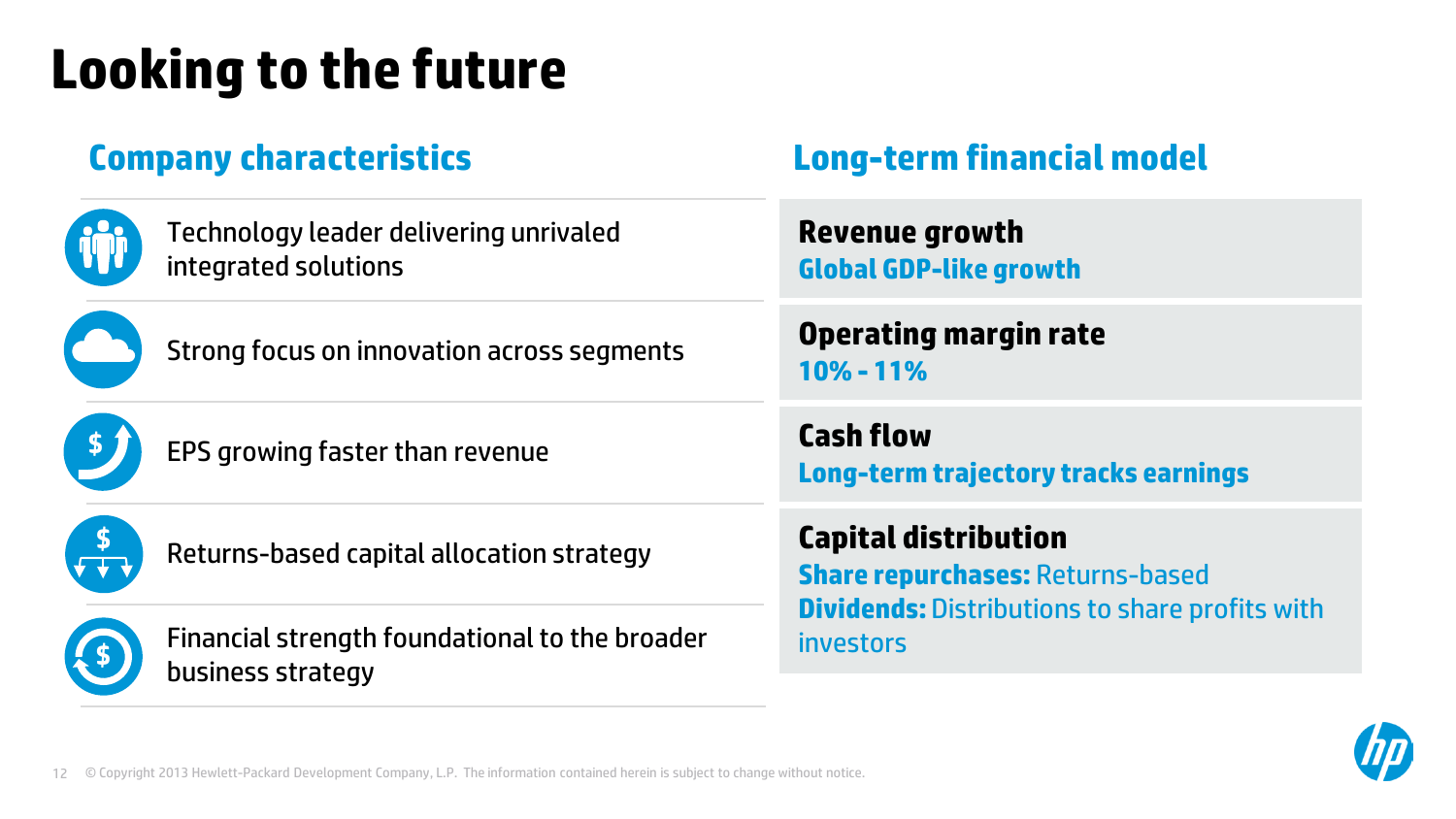### **The bottom line**

Doing what we said we would do

**Delivering** innovation

Positioning ourselves for success **1 2 3**